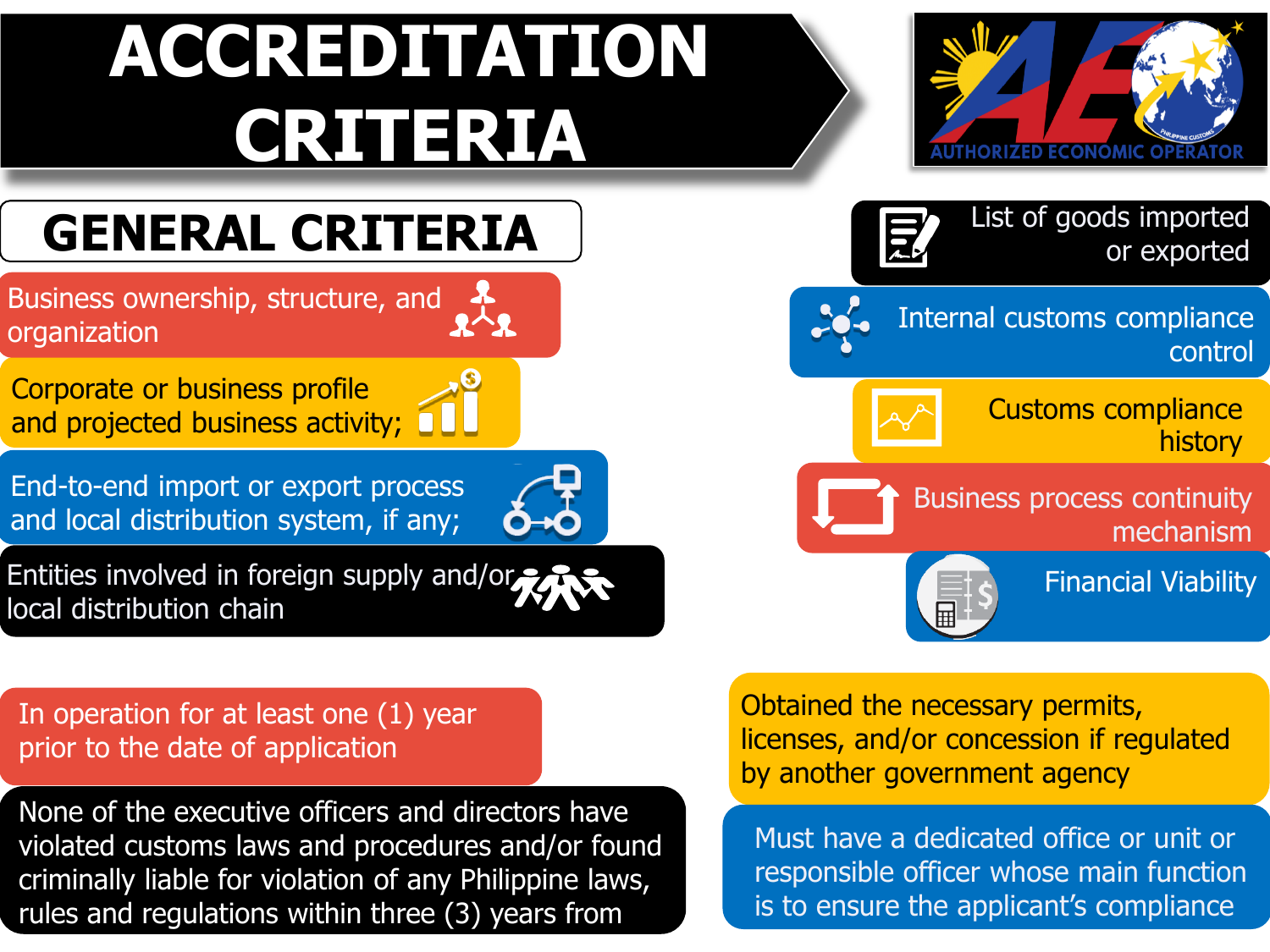# **ACCREDITATION CRITERIA**



## **SECURITY CRITERIA**



#### **Cargo handling and safekeeping**

- Procedures in place to protect against the introduction of unauthorized material and persons
- Documentation Processing and Verification
- Receipt and Release of Cargo
- Procedural Documentation
- Container Seals
- Storage of Conveyances, Containers and Cargo



#### **Supply and trading partner**

- List of regular business partners including the modes of transportation
- Procedures in place for the selection of and working with business partners
- Procedures in place for business partners to demonstrate they are meeting the company's supply chain security requirements

### **Record keeping and IT System**

- Essential elements of your business processes that facilitate a full audit trail
- Procedures in place to maintain confidentiality and integrity of data
- Accountability
- Data Back-ups and Recovery Plans

### **Personnel complement**



- Pre-Employment Verification and Background Checks
- Periodic Background Checks / Reinvestigations for Current Personnel
- Resignation and Termination of Personnel
- Temporary personnel security standards
- External Services